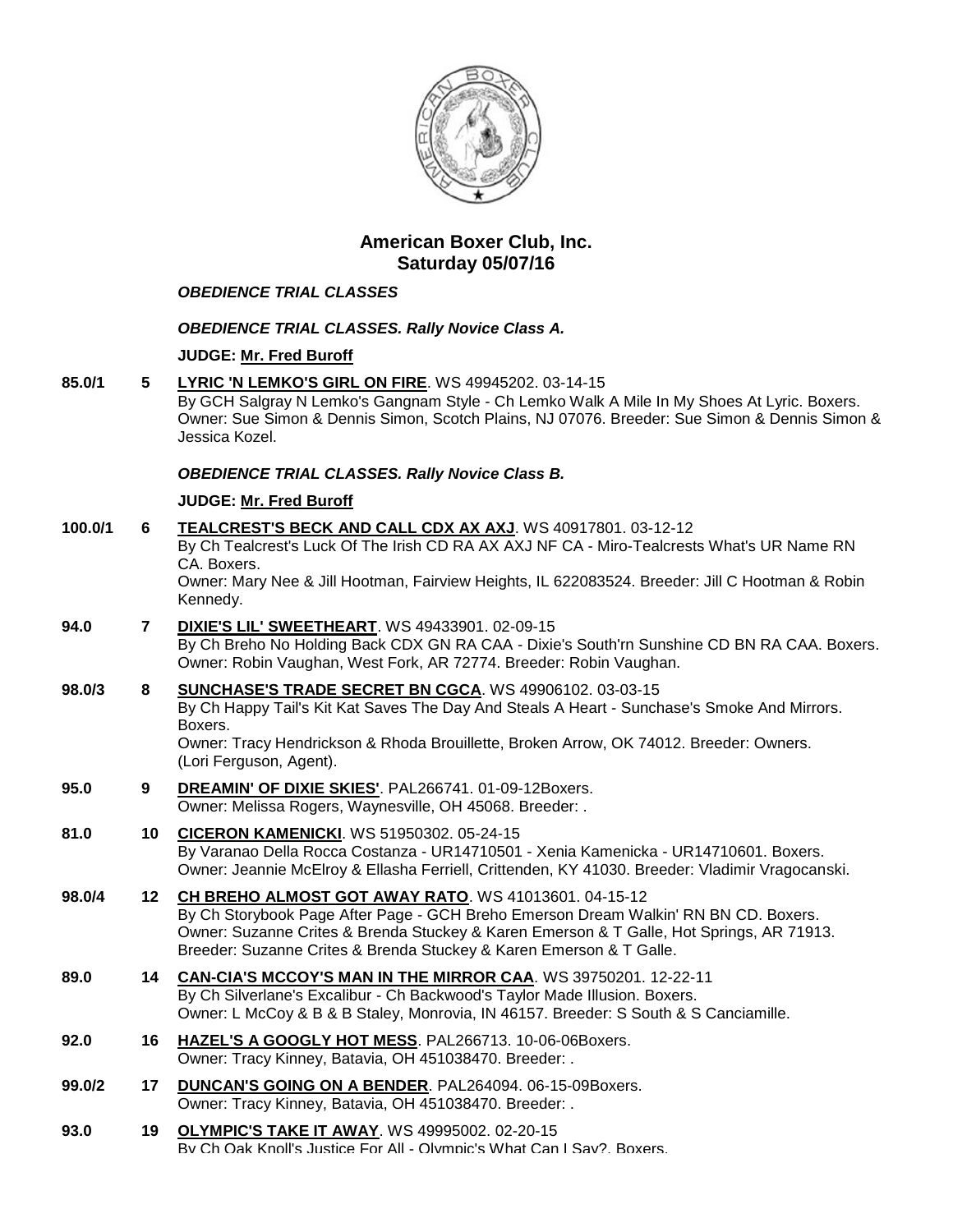Owner: Debora & Randall Hall, Louisville, KY 40222. Breeder: Julie Wilmore & Claudia Parsons.

## *OBEDIENCE TRIAL CLASSES. Rally Advanced Class A.*

**JUDGE: [Mr. David W. Haddock](http://infodog.com/show/judge/jdgprofile.htm?jn=18846)**

- **86.0/1 20 [VENICIAN'S A VALLEY'S KNIGHT OF FIRE RN OA OAJ XF](http://infodog.com/my/drlookup2.htm?makc=WS%2043887403&mdog=Venician%27s+A+Valley%27s+Knight+Of+Fire+RN+OA+OAJ+XF&wins=all)**. WS 43887403. 01-16-13 By Ch Valley's Bold Knight RE MX MXJ - Valley's RNB Honor Our Heroes. Boxers. Owner: Robyn Ginther & Rose Right, Walnutport, PA 18088. Breeder: Janice Solas. *OBEDIENCE TRIAL CLASSES. Rally Advanced Class B.* **JUDGE: [Mr. David W. Haddock](http://infodog.com/show/judge/jdgprofile.htm?jn=18846) A 21 [ROCKET'S KINDRED SPIRIT BN RN CGC](http://infodog.com/my/drlookup2.htm?makc=WS%2040712003&mdog=Rocket%27s+Kindred+Spirit+BN+RN+CGC&wins=all)**. WS 40712003. 04-16-12 By Ch Bentbrook's Image Of HighNoon - Rocket's Sky's The Limit CD RN CGC. Boxers. Owner: Dawn Heath, Charlotte, NC 28269. Breeder: Kerry Rodgers. **85.0 22 [DANCIN' I'M A TOTAL KNOCKOUT TOO BN RE AXJ OF OA CAA CGC](http://infodog.com/my/drlookup2.htm?makc=WS%2033950001&mdog=Dancin%27+I%27m+A+Total+Knockout+Too+BN+RE+AXJ+OF+OA+CAA+CGC&wins=all)**. WS 33950001. 05-07-10 By Razmaz Total Knockout - Dancin' Do You Think I'm Sexy RE NA NAJ. Boxers. Owner: Vicki L Sinner, Hastings, NE 68901. Breeder: Vicki L Sinner. **92.0 23 [SARKEL'S STEPPIN RIGHT ALONG CAA RN CGC](http://infodog.com/my/drlookup2.htm?makc=WS%2043592804&mdog=Sarkel%27s+Steppin+Right+Along+CAA+RN+CGC&wins=all)**. WS 43592804. 03-09-13 By Ch Hi-Stand's How Doya Like "Me" Now - Sarkels'Up The Ante At Hidden Creek. Boxers. Owner: Vicki L Sinner & Ann Gilbert, Hastings, NE 68901. Breeder: Ann Gilbert & Doris Honey Pippen. **96.0 24 [GCH MACH4 WINDWOOD'S DARING SOUL OF SHERWOOD CDX RE MXF TQX T2B](http://infodog.com/my/drlookup2.htm?makc=WS%2026916702&mdog=GCH+MACH4+Windwood%27s+Daring+Soul+Of+Sherwood+CDX+RE+MXF+TQX+T2B&wins=all)**. WS 26916702. 07-07-08 By Ch Breho I Bee Shinin' - Windwood's Heart N Soul. Boxers. Owner: Colleen Fleury, Slidell, LA 70458. Breeder: Shirley Stanton.
- **94.0 25 [JET FLYIN' HIGH](http://infodog.com/my/drlookup2.htm?makc=PAL261704&mdog=Jet+Flyin%27+High&wins=all)**. PAL261704. 03-23-12Boxers. Owner: Melissa Rogers, Waynesville, OH 45068. Breeder: .
- **100.0/1 27 [SUNCHASE'S SPIN THE BOTTLE BN CGCA OA OAJ PCD NF RA](http://infodog.com/my/drlookup2.htm?makc=WS%2045539505&mdog=Sunchase%27s+Spin+The+Bottle+BN+CGCA+OA+OAJ+PCD+NF+RA&wins=all)**. WS 45539505. 10-22-13 By Ch Sunchase's Zero To Hero UDX MX MXJ RA - Ch Sunchase's Smoke And Mirrors. Boxers. Owner: Tracy Hendrickson & Rhoda Brouillette, Broken Arrow, OK 74012. Breeder: Tracy Hendrickson & Rhoda Brouillette.
- **99.0/3 28 [SUNCHASE'S LIGHTNING STRIKES TWICE UDX MX MXJ OF CA CGCA MXB RAE](http://infodog.com/my/drlookup2.htm?makc=WS--28777107&mdog=Sunchase%27s+Lightning+Strikes+Twice+UDX+MX+MXJ+OF+CA+CGCA+MXB+RAE&wins=all)**. WS-- 28777107. 12-03-08 By Ch Halcyon Fire King - Simply Eclipsed RN. Boxers. Owner: Tracy L Hendrickson & Rhoda Brouillette, Broken Arrow, OK 740129426. Breeder: Rhoda Brouillette.
- **98.0/4 29 [CH HAPPYTAIL'S LET'S GET THIS PARTY STARTED UD RAE OA AXJ RATO](http://infodog.com/my/drlookup2.htm?makc=WS%2027791701&mdog=Ch+Happytail%27s+Let%27s+Get+This+Party+Started+UD+RAE+OA+AXJ+RATO&wins=all)**. WS 27791701. 09- 05-08

By Ch Breezewood's Lord Of Wystmont CDX RE - Onesti's Happy Tail's Debutante. Boxers. Owner: Susan M Naffziger, Albany, IN 47320. Breeder: Amy Bieri.

- **95.0 30 [HABERL'S LOVE OVER GOLD CDX BN GN RE CA](http://infodog.com/my/drlookup2.htm?makc=WS%2031868202&mdog=Haberl%27s+Love+Over+Gold+CDX+BN+GN+RE+CA&wins=all)**. WS 31868202. 09-19-09 By Ch Guapo Soto - Ch Haberl's Forever Young CD RE. Boxers. Owner: Maryjane Alencewicz & BJ Barnhart, Montverde, FL 34756. Breeder: Maryjane Alencewicz & BJ Barnhart & Don Garrett & J Haberl. **84.0 31 [ORION'S & WINWAL'S AN ERNIE FOR BERT CD BN PCD RN CA](http://infodog.com/my/drlookup2.htm?makc=WS%2037457107&mdog=Orion%27s+&+Winwal%27s+An+Ernie+For+Bert+CD+BN+PCD+RN+CA&wins=all)**. WS 37457107. 04-10-11 By Buster Tony Hill - Baby Boot Scoot Hill. Boxers. Owner: Dr Susan E Wooden, Warrenville, IL 60555. Breeder: JJ Monk.
- **100.0/2 32 [MACH3 ANJA VON WALDSTADT VCD2 RE MXS2 MJB2 MXP OF T2B](http://infodog.com/my/drlookup2.htm?makc=WS%2020480303&mdog=MACH3+Anja+Von+Waldstadt+VCD2+RE+MXS2+MJB2+MXP+OF+T2B&wins=all)**. WS 20480303. 01-04-07 By Arames Vom Messingsberg - Josephine Von Bachbett VCD2 UD RE MX MXJ. Boxers. Owner: Renee Fulcer, Winnebago, IL 61088. Breeder: Renee Fulcer.
- **96.0 33 [MACH BOXNEN'S JET VON WALDSTADT CDX BN RE MXG MJG AXP OJP NF T2B](http://infodog.com/my/drlookup2.htm?makc=WS%2038247401&mdog=MACH+Boxnen%27s+Jet+Von+Waldstadt+CDX+BN+RE+MXG+MJG+AXP+OJP+NF+T2B&wins=all)**. WS 38247401. 07-22-11 By Boxmann Star Trek - Caelon Du Champ 'Des Legendes. Boxers. Owner: Renee Fulcer, Winnebago, IL 61088. Breeder: Minna Nousiainen-Becher & Ann Flegel.
- **JUDG 34 [HALL'S ANGEL OF MINE CD BN RE RAE](http://infodog.com/my/drlookup2.htm?makc=PAL256182&mdog=Hall%27s+Angel+Of+Mine+CD+BN+RE+RAE&wins=all)**. PAL256182. 01-03-10Boxers.